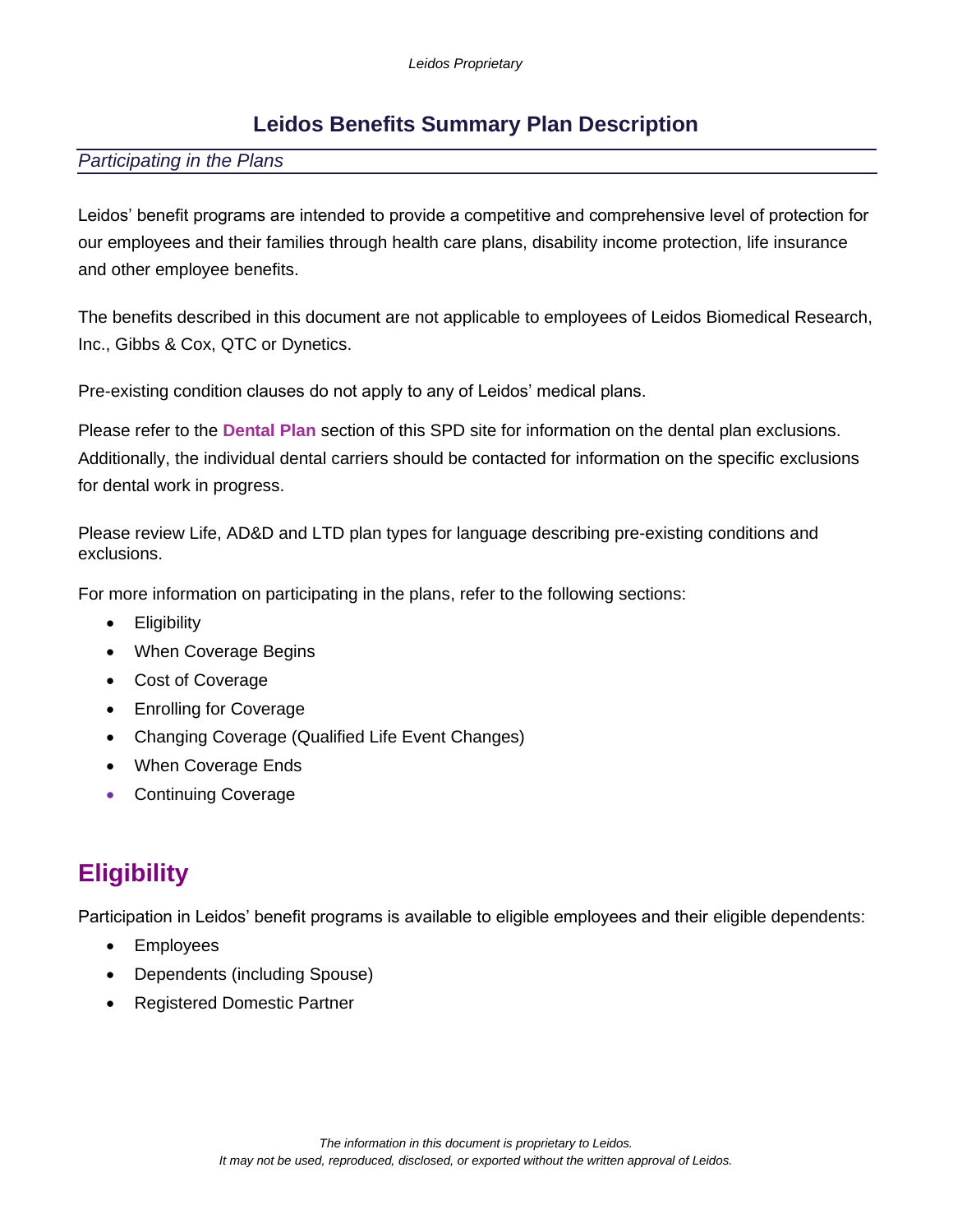## **Employees**

A Leidos employee is eligible to enroll in Leidos benefit programs under the following conditions:

| <b>Employee Eligibility</b>                                                                                                                                                                                           |                                                                                                                                                                                                                                                                                                                                                                                                                                                                                                                                                                           |
|-----------------------------------------------------------------------------------------------------------------------------------------------------------------------------------------------------------------------|---------------------------------------------------------------------------------------------------------------------------------------------------------------------------------------------------------------------------------------------------------------------------------------------------------------------------------------------------------------------------------------------------------------------------------------------------------------------------------------------------------------------------------------------------------------------------|
| <b>Type of Coverage</b>                                                                                                                                                                                               | <b>Eligibility Requirements</b>                                                                                                                                                                                                                                                                                                                                                                                                                                                                                                                                           |
| Medical, Dental, Vision, Employee Assistance<br>Program, Flexible Spending Accounts, Health<br>Savings Account, Wellness, Disability, and Life<br>and Accidental Death and Dismemberment<br><b>Insurance Programs</b> | Must be an active, regular full-time<br>employee working at least 30 hours per<br>week; or<br>Must be a part-time employee, regularly<br>scheduled to work at least 12 hours per<br>week but less than 30 hours per week; or<br>Consulting Employees (CEs) (eligible for<br>Leidos-sponsored medical coverage only).<br>Must live in the geographic area served by a<br>particular plan.<br>For salary-based plans (i.e., Disability, Life<br>Insurance and Accidental Death &<br>Dismemberment Insurance) the benefit is<br>pro-rated for part-time employees working at |
|                                                                                                                                                                                                                       | least 12 hours per week                                                                                                                                                                                                                                                                                                                                                                                                                                                                                                                                                   |
| Cigna International Medical and Dental Plan                                                                                                                                                                           | Available to expatriate employees scheduled to<br>be overseas for at least six months or more.                                                                                                                                                                                                                                                                                                                                                                                                                                                                            |

## **Dependents**

Participants may also enroll their eligible dependents in some Leidos benefit programs. Eligible dependents include:

- The participant's legal spouse or registered domestic partner (See "Registered Domestic Partners");
- Each child of the participant or registered domestic partner\* younger than age 26\*\*, including:
	- o A natural child or stepchild\*\*\*;
	- o An adopted child (coverage begins as of the earlier of the date the child was placed in the participant's home or the date of final adoption); and
	- o Any other child who depends on the participant for support and lives with the participant in a parent-child relationship, if the participant provides proof of legal guardianship.

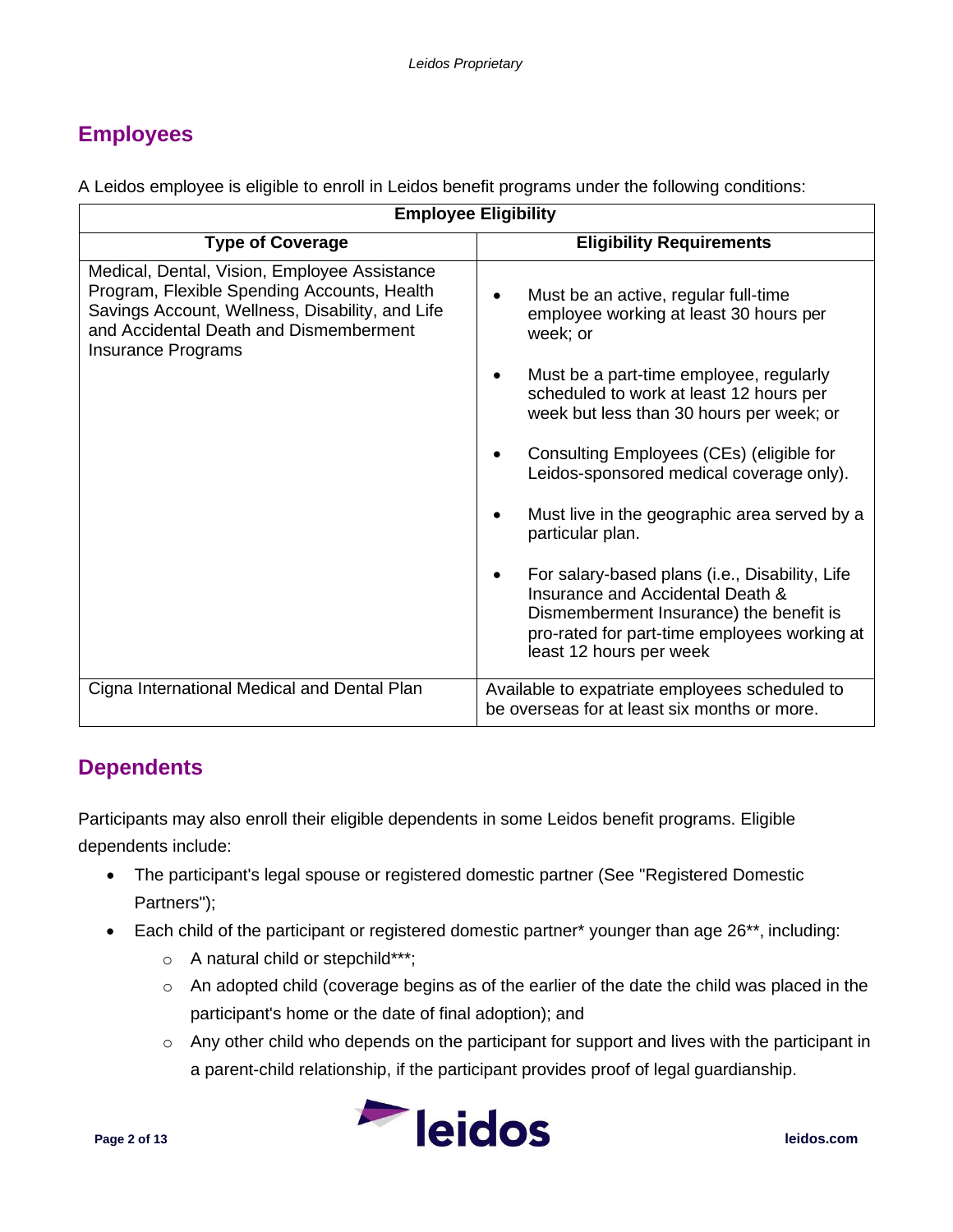- Unmarried children, age 26 and older who are incapable of self-sustaining employment because they are mentally or physically disabled, as long as:
	- $\circ$  The mental or physical disability existed while the child was covered under the plan and began before age 26;
	- $\circ$  The child is primarily dependent on the participant for support; and
	- o The participant provides periodic evidence of incapacity.

Participants must update their enrollment in Workday within 31 days of any change in dependent eligibility. For questions on enrollment, please contact Employee Services at 855-553-4367, option 3 or via email at [AskHR@Leidos.com.](mailto:AskHR@Leidos.com)

*\* To qualify for coverage under Leidos' life insurance programs, a registered domestic partner's child must reside with the Leidos participant and be born to or legally adopted by the registered domestic partner.*

*\*\* TRICARE Supplement coverage is available to unmarried dependent children under age 21 (or under age 23 if a full-time student). It is available to unmarried dependent children younger than age 26 if the participant is enrolled in the TRICARE Young Adult (TYA) program and as long as the children are not eligible for other employer-sponsored health coverage. Domestic partners and domestic partner children are not eligible for coverage under the TRICARE Supplement plan.*

\*\*\* To qualify for coverage under Leidos' life insurance programs, a stepchild must reside with the Leidos participant.

#### **Important: If a Participant's Spouse, Registered Domestic Partner or Dependent Is a Leidos Employee**

"Double coverage" is not permitted under Leidos' benefit programs. Therefore, participants may not cover a spouse, registered domestic partner or dependent child if that spouse, registered domestic partner or child is also a Leidos employee and has elected his or her own coverage.

If a participant and his or her spouse or registered domestic partner are both Leidos employees, each can choose individual coverage, or one can cover the other as a dependent — but not both. In addition, if the participant has children, only the participant or spouse/registered domestic partner can choose coverage for dependent children.

## **Registered Domestic Partners**

The participant may enroll his or her registered domestic partner and the registered domestic partner's eligible dependent children in participating medical, dental and vision plans in which the participant is enrolled.

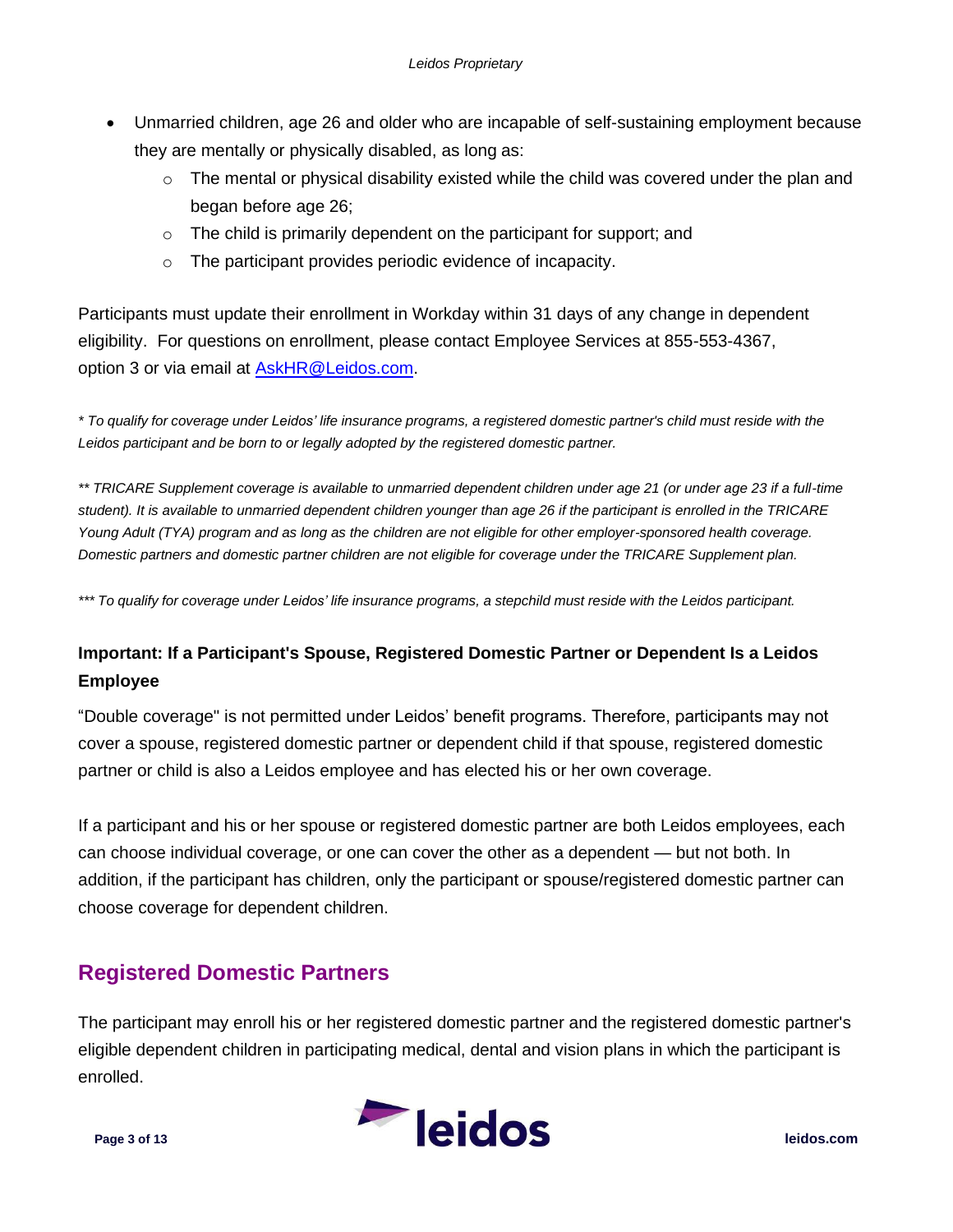Dependent life insurance is also available to registered domestic partners and their children. To qualify for coverage under Leidos' life insurance programs, a registered domestic partner's child must reside with the Leidos participant and be born to or legally adopted by the registered domestic partner.

For purposes of Leidos coverage, a registered domestic partnership is a committed same-sex or opposite-sex relationship, in which registered domestic partners:

- Live together at the same address and have lived together continuously for at least one year;
- Are not legally married to one another or anyone else;
- Do not have another registered domestic partner and have not signed a registered domestic partner declaration with another within the past year;
- Are mentally competent to consent to a contract or affidavit;
- Are not related by blood in such a way as would prohibit legal marriage; and
- Are jointly responsible for each other's common welfare and are financially interdependent.

Proof of registration with a state or local domestic partner registry must be provided. Alternatively, a *[Declaration of Domestic Partnership](https://benefits.leidos.com/sites/g/files/zoouby171/files/2019-01/declaration-of-domestic-partnership.pdf)* form can be completed, notarized and submitted along with required proof of joint ownership in order to enroll a domestic partner. Contact Employee Services for additional information on enrolling a domestic partner.

Registered domestic partner coverage is different from spouse coverage. Differences include:

- Participant contributions for registered domestic partner coverage and their eligible children must be paid on an after-tax basis;
- The value of benefits provided to a registered domestic partner and/or his or her eligible children is considered taxable income. As a result, the Leidos employee must pay any state, federal, FICA and other applicable tax withholding in the form of imputed income. This amount is based on the value of the coverage Leidos provides to the partner.

## **Dependent Eligibility Verification (DEV) Process**

As a government contractor, the company is required by the Defense Contract Audit Agency (DCAA) to demonstrate that our claims for benefit costs are legitimate and ensure that we provide health and welfare benefit coverage only to eligible dependents of our employees. This ongoing verification also assures that the company does not bill the customer for medical costs associated with ineligible dependents.

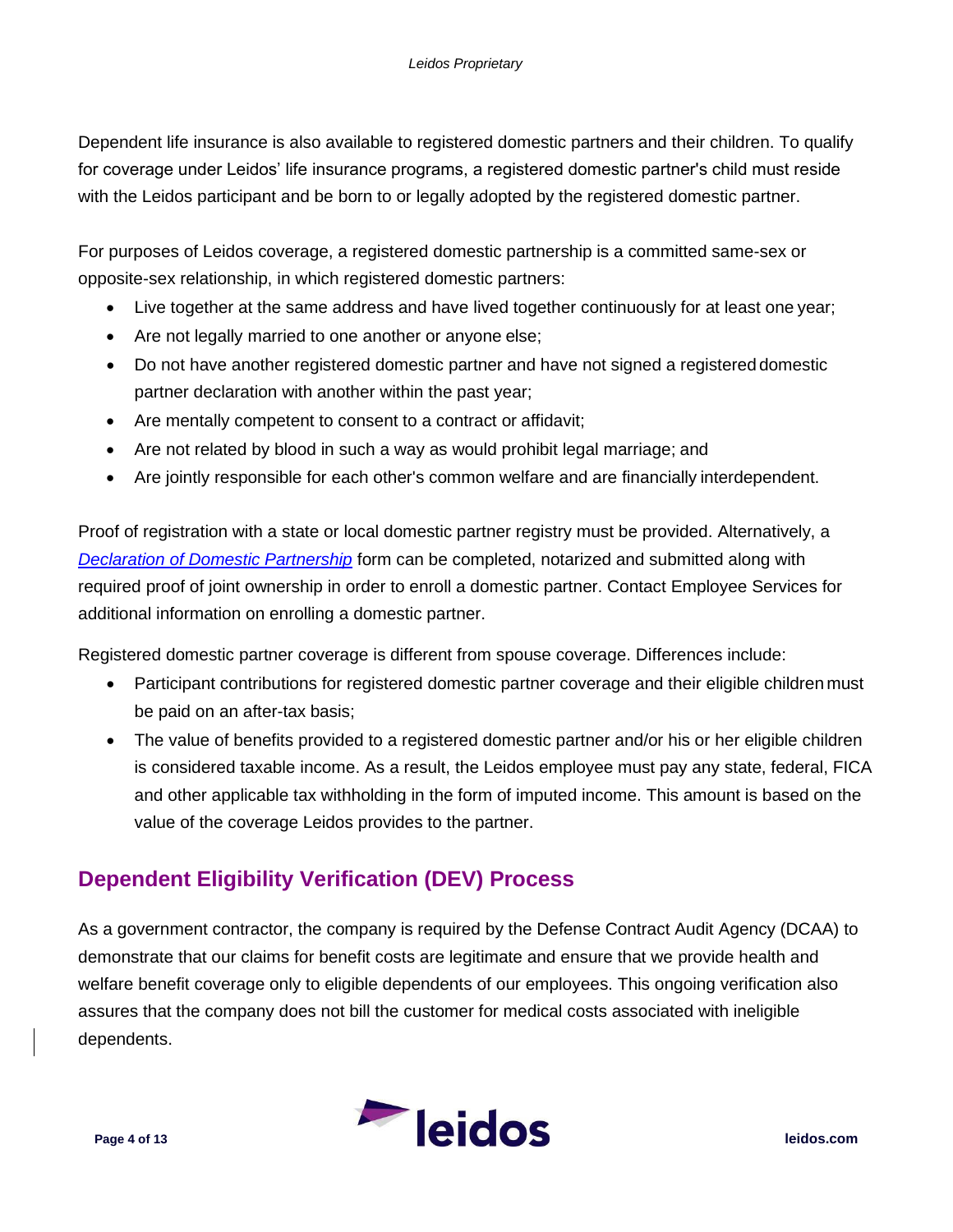To support this ongoing effort, the company maintains a Dependent Eligibility Verification (DEV) program which is administered by a third-party administrator, Budco. Throughout the year, Budco verifies that any dependent added to our plans is, in fact, eligible for coverage. This includes dependents who are enrolled as a result of new employees joining the company, a qualifying life event (e.g., marriage, birth), as well as new dependents added to our plans during the annual Open Enrollment (OE) period in the fall.

In addition to the ongoing verification process, the company is also required to perform random dependent verifications - even if an employee's dependents were previously verified. This is necessary in order to ensure that a dependent's eligibility remains unchanged.

If an employee receives a request from Budco to verify current dependents, even if the dependent has been verified before, it is critical that the request is not ignored. Failure to provide the requested documentation within the specified timeframe will result in the dependent(s) being deemed ineligible and removed from our plans.

Covering ineligible dependents is a violation of the company's Code of Conduct and could expose the company to sanctions from the government. The company's eligibility verification process helps ensure that we are compliant with our requirements as a government contractor.

Questions about the DEV program may be directed to Budco at 866-488- 2001, or Employee Services at 855-553-4367, option 3 or via email at [AskHR@Leidos.com.](mailto:AskHR@Leidos.com)

# **When Coverage Begins**

The date coverage begins depends on whether the participant is a new employee or is currently enrolled.

## **New Employees**

Newly hired employees must enroll within 31 days of the date they become eligible. Upon hire, the employee will receive a package of enrollment materials, including instructions on how to enroll. The effective date of coverage is the employee's date of hire. If the participant is disabled and away from work on the date coverage would begin, coverage will take effect on the day the participant returns to work. Coverage for enrolled dependents will take effect on the same date as the participant's coverage start date or as of the date the dependent becomes eligible for coverage.

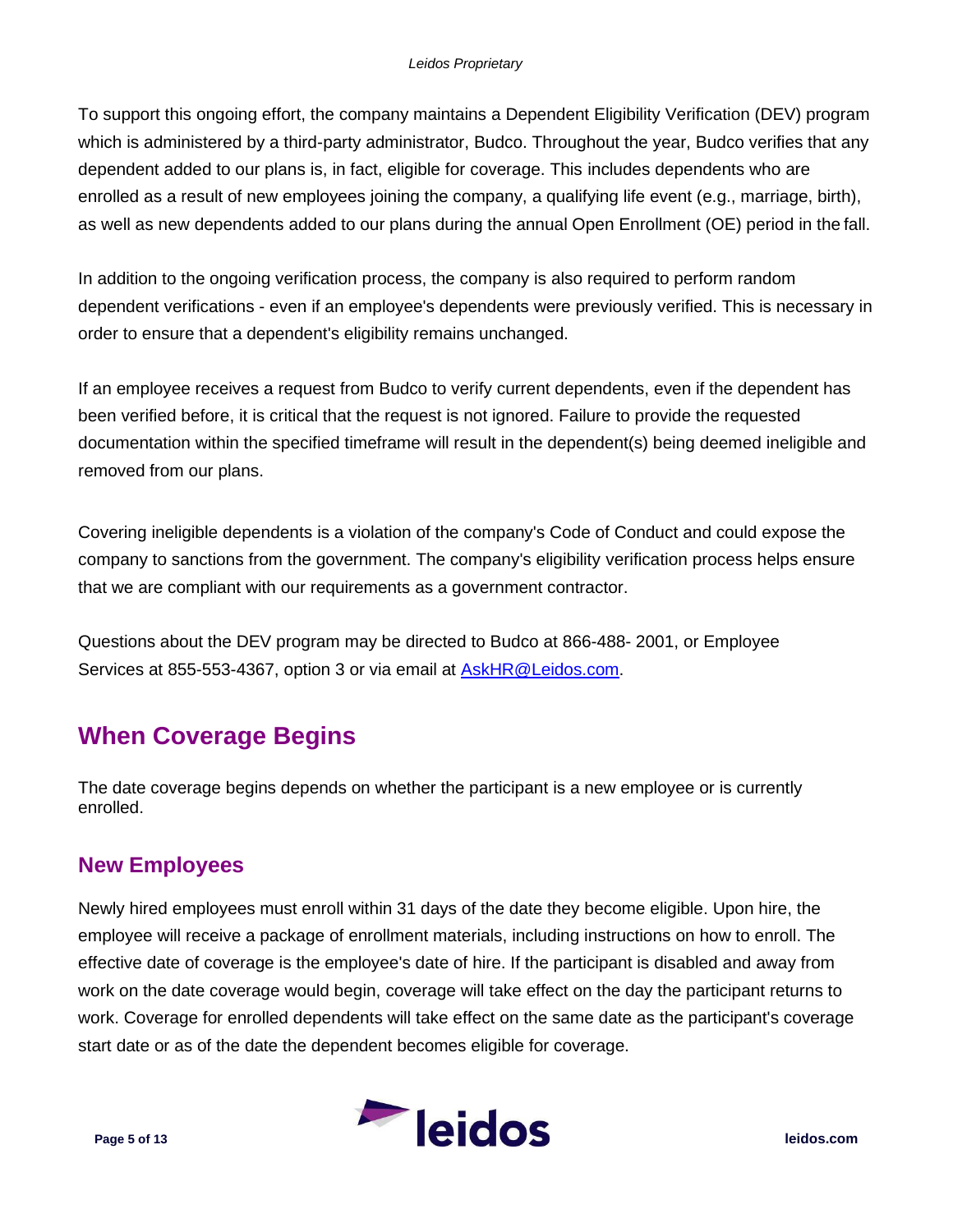Changes may not be made to benefit elections until the following Open Enrollment period unless a qualified life event occurs. Coverage changes are generally effective on the date of the qualified life event.

### **Current Employees**

An Open Enrollment period is held every fall, during which all eligible employees can enroll in, change or drop coverage. Changes are effective on January 1 following the Open Enrollment period. Information, including instructions on how to enroll, will be provided during the Open Enrollment period each year.

## **Cost of Coverage**

Leidos and the participant share the cost of benefit coverage. Leidos pays a large percentage of the cost for most benefits. As part of the enrollment process, participants authorize Leidos to deduct their share of the cost (premiums) for applicable benefits from their pay. The amount of the contribution depends on the benefit election. Contribution rates are reviewed annually and adjusted as necessary, generally at the beginning of the new year.

## **How Pre-Tax Premium Contributions Affect Take-Home Pay**

Premiums for certain Leidos benefits are deducted from a participant's pay before Social Security taxes and federal, state, and local (where applicable) income taxes are deducted. Paying premiums before taxes are taken out reduces the amount of gross salary. This lowers taxable income and, therefore, lowers the amount of payable income tax.

In exchange for lowering a participant's taxable income, the IRS restricts his or her ability to change coverage during the year unless the participant or dependent experiences a qualified life event or changes coverage during an Open Enrollment period.

# **Enrolling In Coverage**

Participants must make their benefit elections within 31 days of being hired, during the Open Enrollment period, or after a qualified life event.

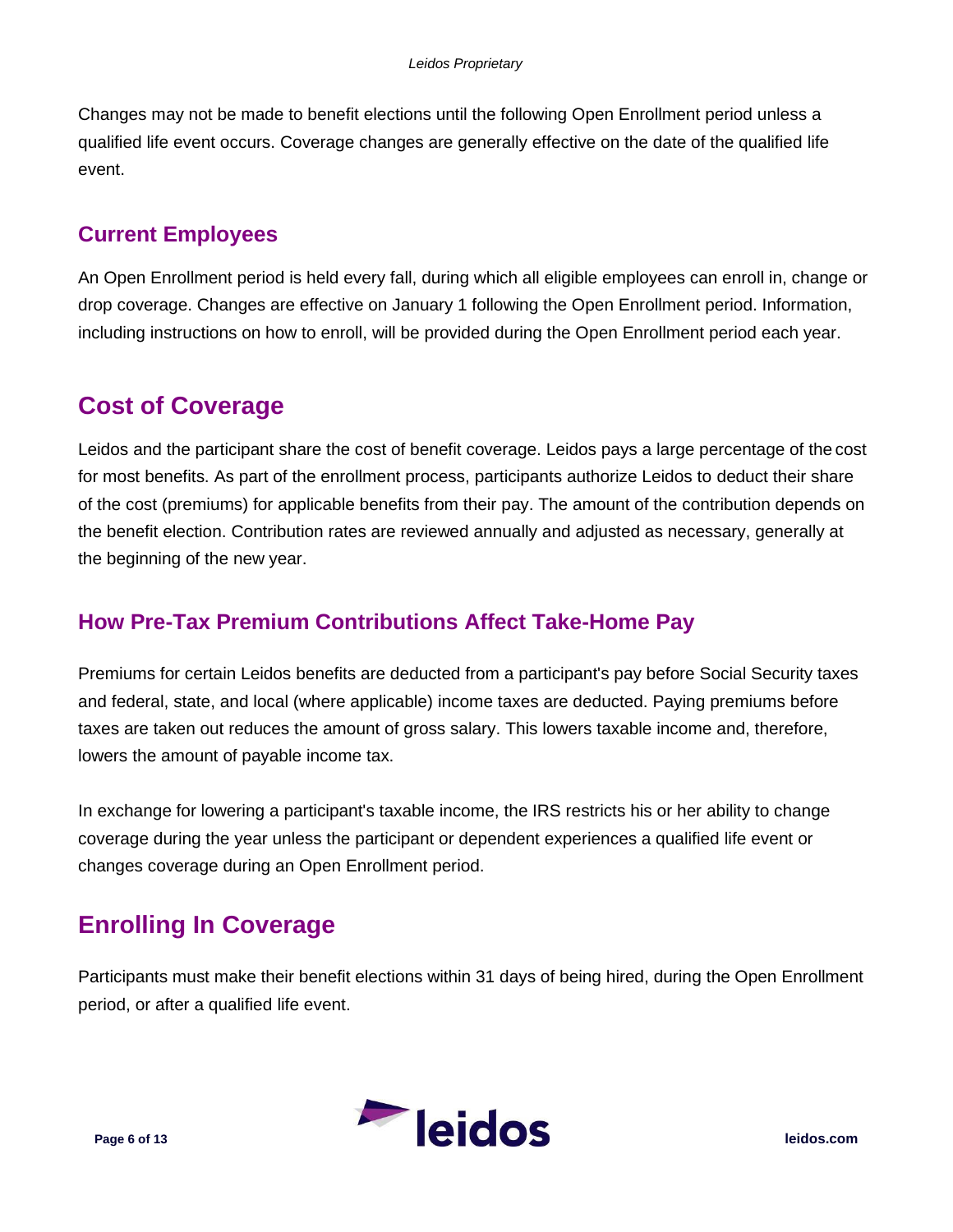Participants will select from a number of plan options prior to enrolling for coverage. The plan the participant chooses during enrollment will apply to the participant and any covered dependents and will remain in effect for the entire plan year. In the case of a qualified life event, under most circumstances, the participant will be able to change only the level of coverage (i.e., Employee Only, Family Coverage) but not change coverage options (switch from one plan to another). The participant may also choose to drop coverage. If a participant does not make an election during the Open Enrollment period, his or her current coverage choices will remain in effect for the next plan year, except for participation in Flexible Spending Accounts.

When enrolling for certain plans, participants must choose a level of coverage, which indicates who will be covered for benefits:

- Employee only;
- Employee and spouse or registered domestic partner;
- Employee and one or more children; or
- Family coverage

Levels of coverage may not be changed until the next Open Enrollment period unless the participant or dependents experience a qualified life event (see *Changing Coverage (Qualified Life Event Changes)* for more information).

## **Open Enrollment**

Open Enrollment is generally held in the fall for a coverage effective date of January 1. Participants may enroll in, change or drop coverage. Participants should review the Open Enrollment information carefully for information about benefit changes for the following year, including changes in benefit levels and participant contribution rates.

### **Important**: **Annual enrollment required for Health Savings Accounts and Flexible Spending Accounts**

If a participant does not make an election during the Open Enrollment period, his or her current coverage choices will remain in effect for the next plan year, except for Health Savings Account (HSA), Flexible Spending Accounts (FSA) elections and Group Universal Life (GUL) - Cash Accumulation Fund (CAF) contributions. Employees who wish to contribute to an HSA, FSA and/or CAF, must re-enroll each year. If they do not re-enroll each plan year, they will not be able to participate and will have to wait until the following Open Enrollment period to re-enroll.

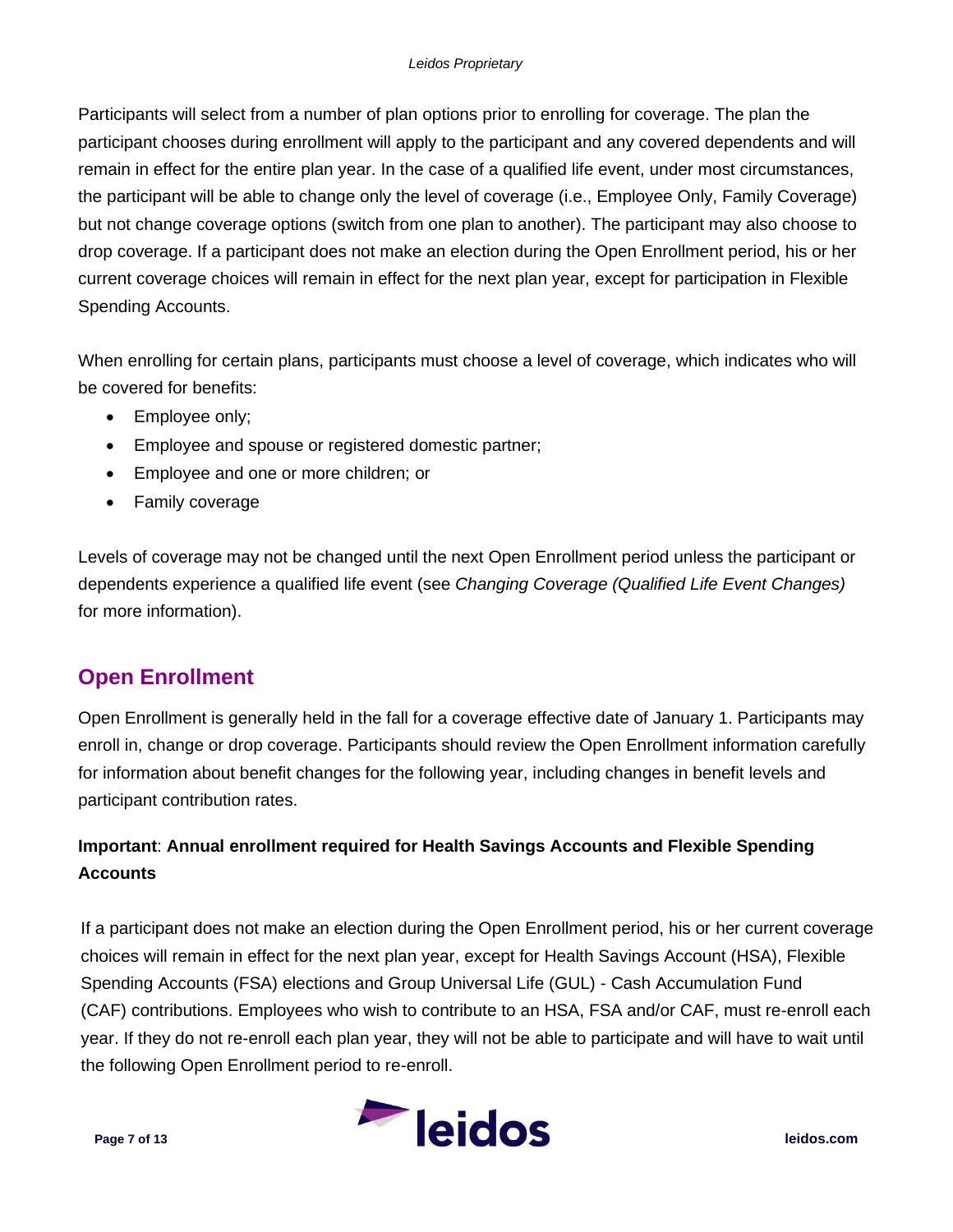# **Changing Coverage (Qualified Life Event Changes)**

Because contributions for most benefits are deducted on a pre-tax basis, IRS regulations require that a participant, once enrolled, may not change elections until the next Open Enrollment period unless a qualified life event occurs.

Experiencing a qualified life event change allows a participant to change the level of coverage (but not to switch plans) within 31 days of the event. Qualified status changes include, but are not limited to:

- *Adding a dependent* through marriage, registered domestic partnership, birth, adoption orlegal guardianship;
- *Losing a dependent* through legal separation, annulment, divorce, dissolving of a registered domestic partnership or death;
- *Dependent's loss of eligibility* by attaining age 26;
- *Loss of other health insurance* coverage through the employer of a spouse or registered domestic partner (for example, because of layoff, termination, disability, severance, substantial reduction in benefits or reduction in work hours);
- *Gaining eligibility for other coverage* through the Health Insurance Marketplace, a spouse's or registered domestic partner's plan, COBRA or Medicare (or MediCal in California);
- *Receiving a court order*  a **Qualified Medical Child Support Order (QMCSO)**  requiring the addition of medical coverage for children not in the participant's custody;
- *Changing residence* and thereby affecting access to a plan service area; and
- *Changing child or adult care situations*, such as providers or costs.

#### **Important: Benefit Change Must be Consistent with Qualified Life Event.**

Any changes made outside of the Open Enrollment period must be consistent with the qualified life event. The participant may add a spouse as a dependent, for example, after a marriage, but may not change from one plan to another. A qualified life event does not occur when a participant's provider leaves a plan or network.

Participants must update enrollment in Workday within 31 days of a qualified life event. For questions about enrollment, please contact Employee Services at 855-553-4367, option 3 or via email at [AskHR@Leidos.com.](mailto:AskHR@Leidos.com)

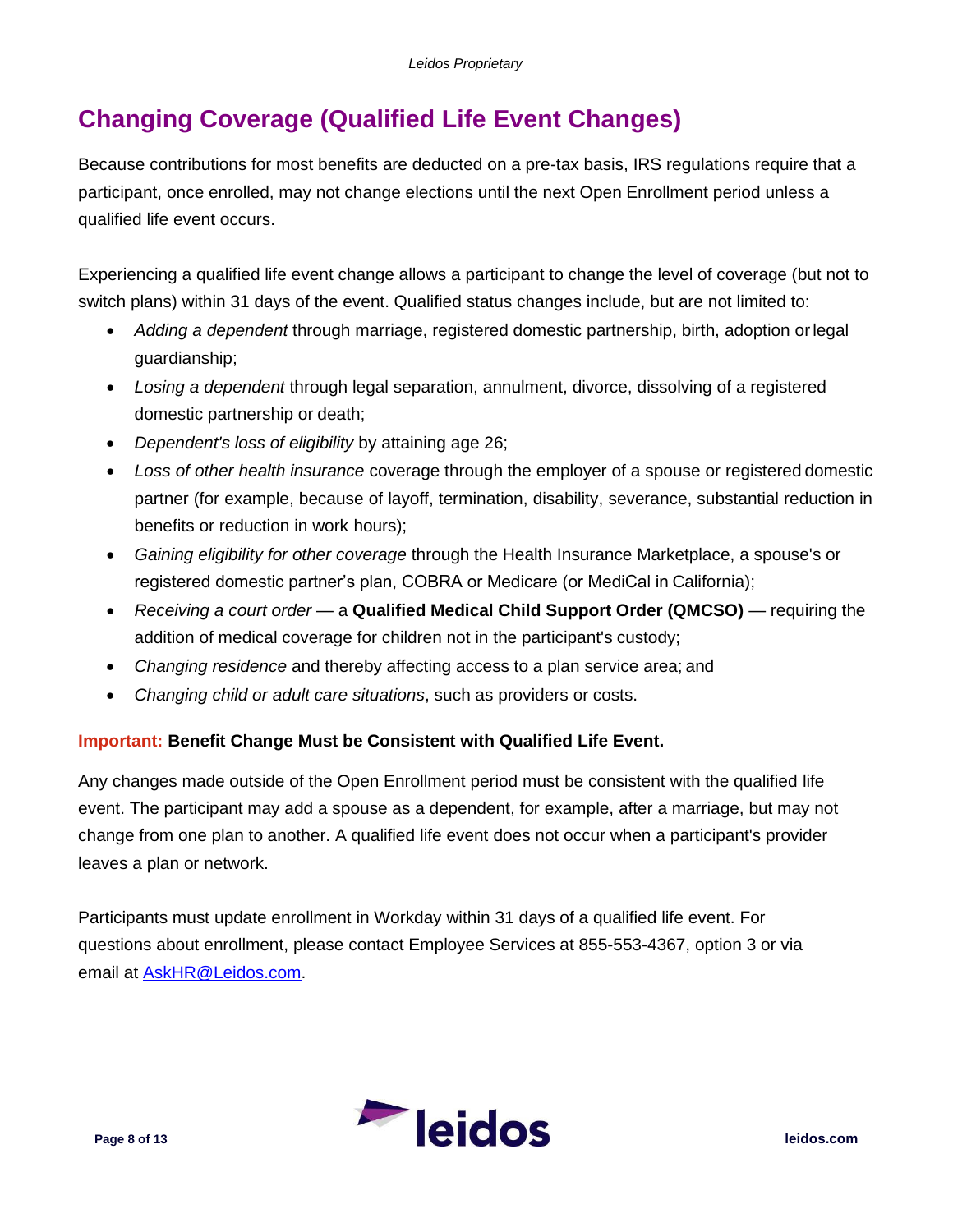## **When Coverage Ends**

Coverage for most benefits will end as of the last day of the pay period for:

- Termination of employment;\*
- Failure to pay required premiums;
- Commencement of a leave of absence;
- Loss of eligibility status
- Strikes\*\*

In the case where the participant is still covered but the dependent loses eligibility, coverage for dependents end on the date they no longer meet the definition of **dependent** under Leidos' plan. If the participant is divorcing, or is granted a legal separation, coverage for the spouse ends on the day the divorce is final or the effective date of the legal separation. If dissolving a registered domestic partnership, coverage for the registered domestic partner ends on the date reflected as the Termination of Domestic Partnership.

Coverage for children ends on the last day of the month of their 26th birthday.

Coverage for a permanently disabled child continues as long as the child qualifies as a disabled dependent as determined by the plan. Periodic proof of continued disability (generally once every 24 months) will be required.

*\*If a participant's disability started prior to termination of employment, disability benefits will continue to be paid up to the maximum duration approved under the plan.*

*\*\* For collectively bargained participants, disability benefits will continue to be paid if a strike occurs and the disability started prior to the strike. Benefits will be paid up to the maximum duration approved under the plan.*

## **Family and Medical Leave**

Federal law and Leidos policy determine eligibility for family and medical leave. Eligible employees may take up to 12 weeks of unpaid family and medical leave. Leidos will continue health care coverage for a participant and covered dependents while the participant is on approved family or medical leave unless the participant elects to suspend coverage during the leave. If continued coverage is elected, the participant is responsible for the same contribution paid while working. If suspension of coverage is elected, the same elections in effect prior to the leave will be reinstated when the participant returns to work, unless the participant experiences a qualified life event change.

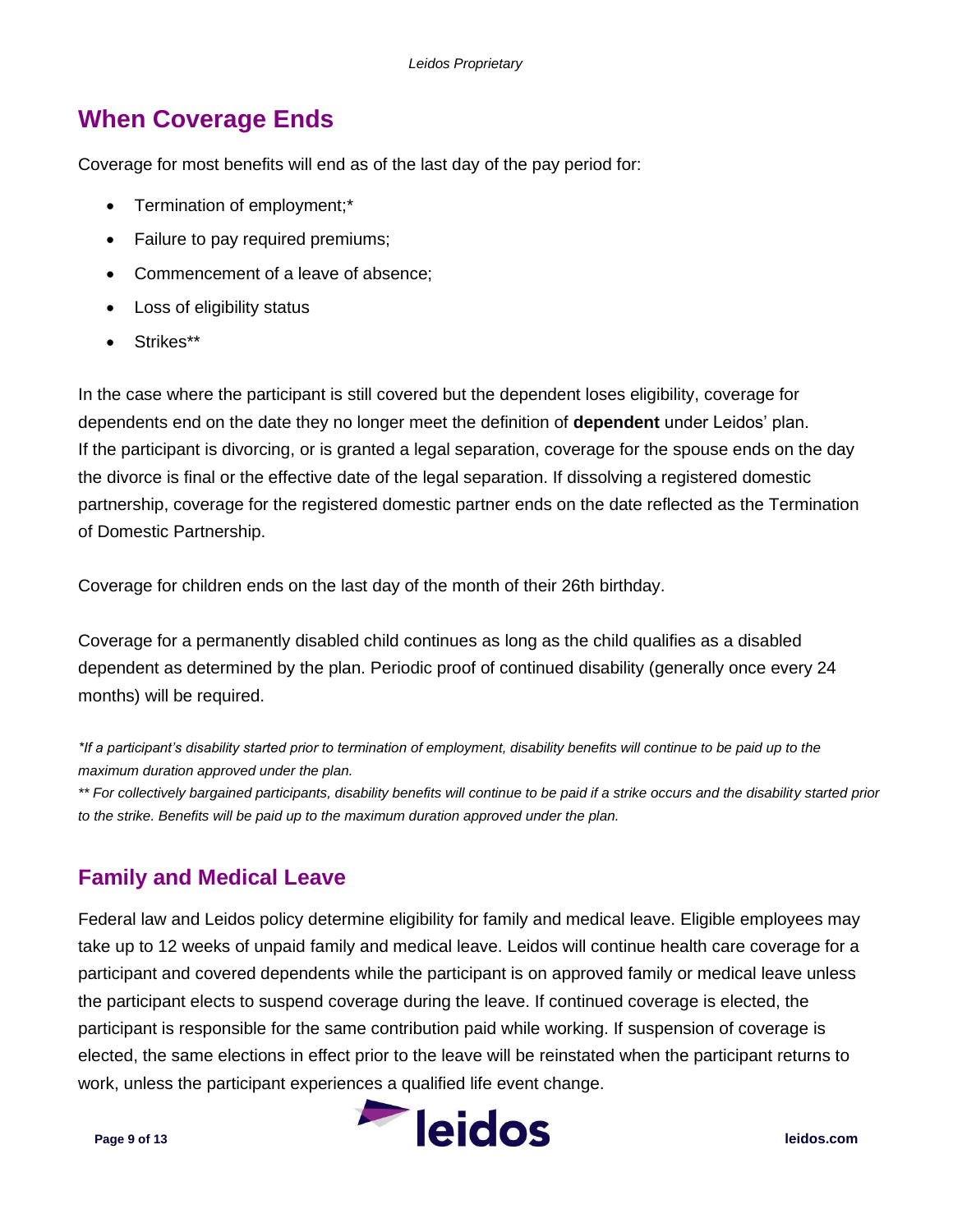## **Disability**

If a participant is totally disabled and the disability continues for more than 180 days, disability benefits may continue but health coverage under the active group plan will end. Participants may choose to continue medical, dental, and/or vision coverage at their own expense under COBRA. Under certain circumstances, the participant may participate in the Health Care Flexible Spending Account, on an after-tax basis, under COBRA.

If an employee's disability extends beyond 180 days, life insurance benefits will continue until the earliest of the following dates:

- The date the employee is no longer disabled;
- The date the maximum benefit period ends:
	- o For **Basic Term Life Insurance**, the maximum benefit period is 24 months from the commencement of long-term disability benefits;
	- o For **Group Universal Life Insurance**, coverage ends on the date placed on disability. Continuation of coverage may be available through Prudential;
	- o For **Basic Dependent Life Insurance**, the maximum benefit period is 24 months from the commencement of long-term disability benefits;
- The day after the period for which premiums are paid.

### **Military Leave**

If a participant is on a military leave of absence, he or she is eligible to elect COBRA continuation coverage.

COBRA coverage may continue for 24 months or until the day after the participant fails to return to work after the end of the leave, whichever is sooner. Coverage will also end if the participant fails to make any required contributions on a timely basis. See "**Continuing Health Care Coverage Through COBRA**" in the Plan Information section.

## **Reinstatement of Benefits**

#### **Termination and Rehire Within 30 Days**

If a participant terminates employment and is rehired within 30 days, prior elections are reinstated unless another event has occurred that allows a change. A participant that is rehired after 30 days will be treated as a new employee and may make new elections – see "New Employees" section.

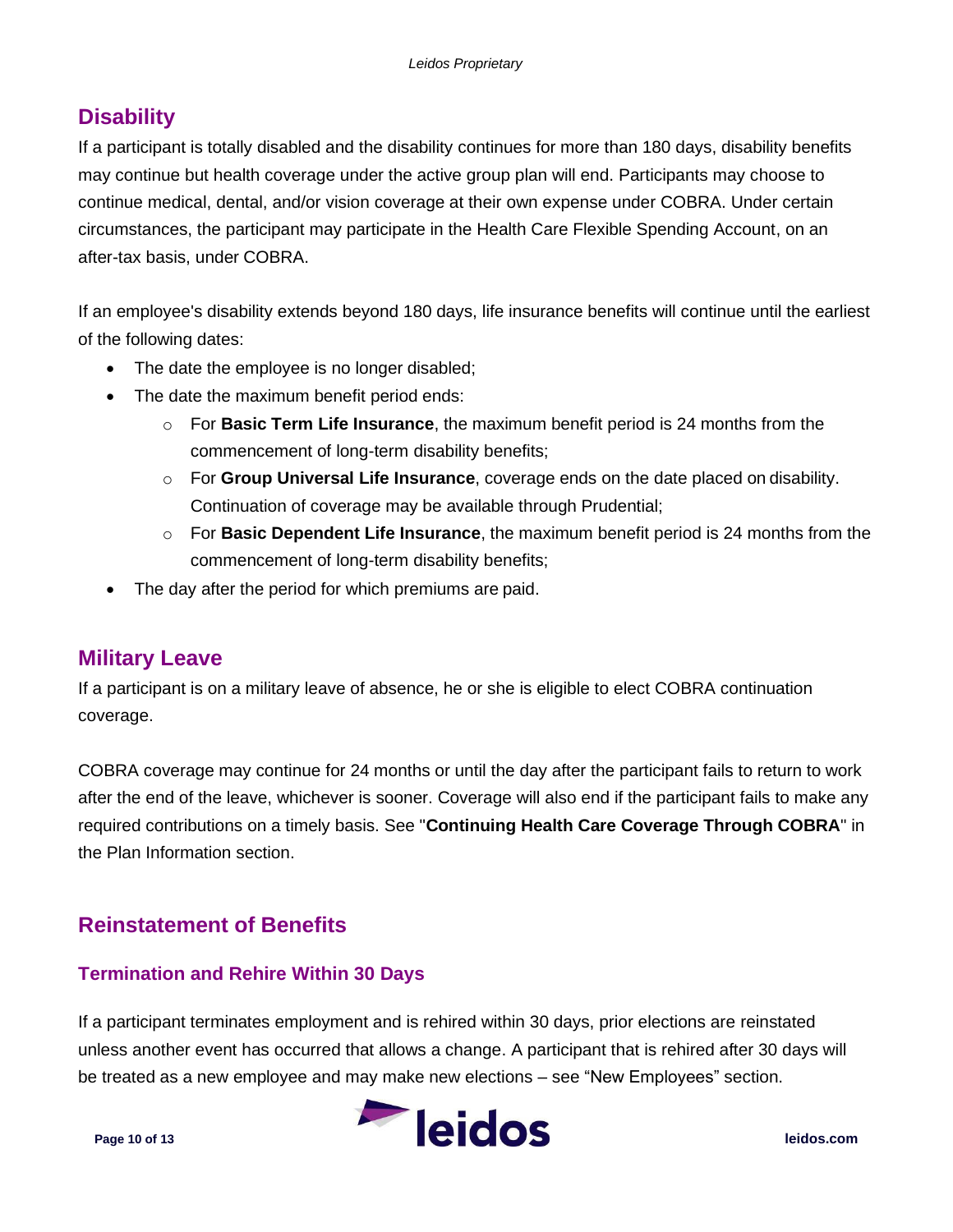#### **Leave of Absence**

If a participant returns to work after a leave of absence, and coverage ended during the absence, coverage will be reinstated on the first day the participant returns to active work in an eligible status. If the participant is returning to work in a new plan year, new benefit elections may be required for certain plans, such as the Flexible Spending Accounts.

# **Continuing Coverage**

A federal law called the Consolidated Omnibus Budget Reconciliation Act (COBRA) enables a participant and any covered dependents to continue health insurance if their coverage ends due to a reduction of work hours or termination of employment (other than for gross misconduct). Federal law also enables a participant's dependents to continue health insurance if their coverage stops due to the participant's death or entitlement to Medicare; divorce; legal separation; dissolution of domestic partnership; or when the child no longer qualifies as an eligible dependent. The participant must elect coverage according to the rules of the Leidos health care plans. Continuation is subject to federal law, regulations, and interpretations.

In accordance with COBRA, a participant and covered family members have some important rights concerning the continuation of group health care benefits if that coverage ceases.

Participants that lose health coverage as a result of an Open Enrollment action will not be eligible to continue coverage under COBRA.

## **Eligibility for COBRA**

Who is eligible for COBRA:

- A covered participant who loses coverage due to termination (other than termination for gross misconduct) or reduction in work hours. Termination includes voluntarily quitting, layoff, andlack of work due to a work location closure.
- The spouse, registered domestic partner and/or dependent children of a covered participant who are covered under the plan and who lose coverage as a result of any of the following qualifying events:
	- o The death of a covered employee;
	- o The termination of a covered employee (excluding termination due to gross misconduct);

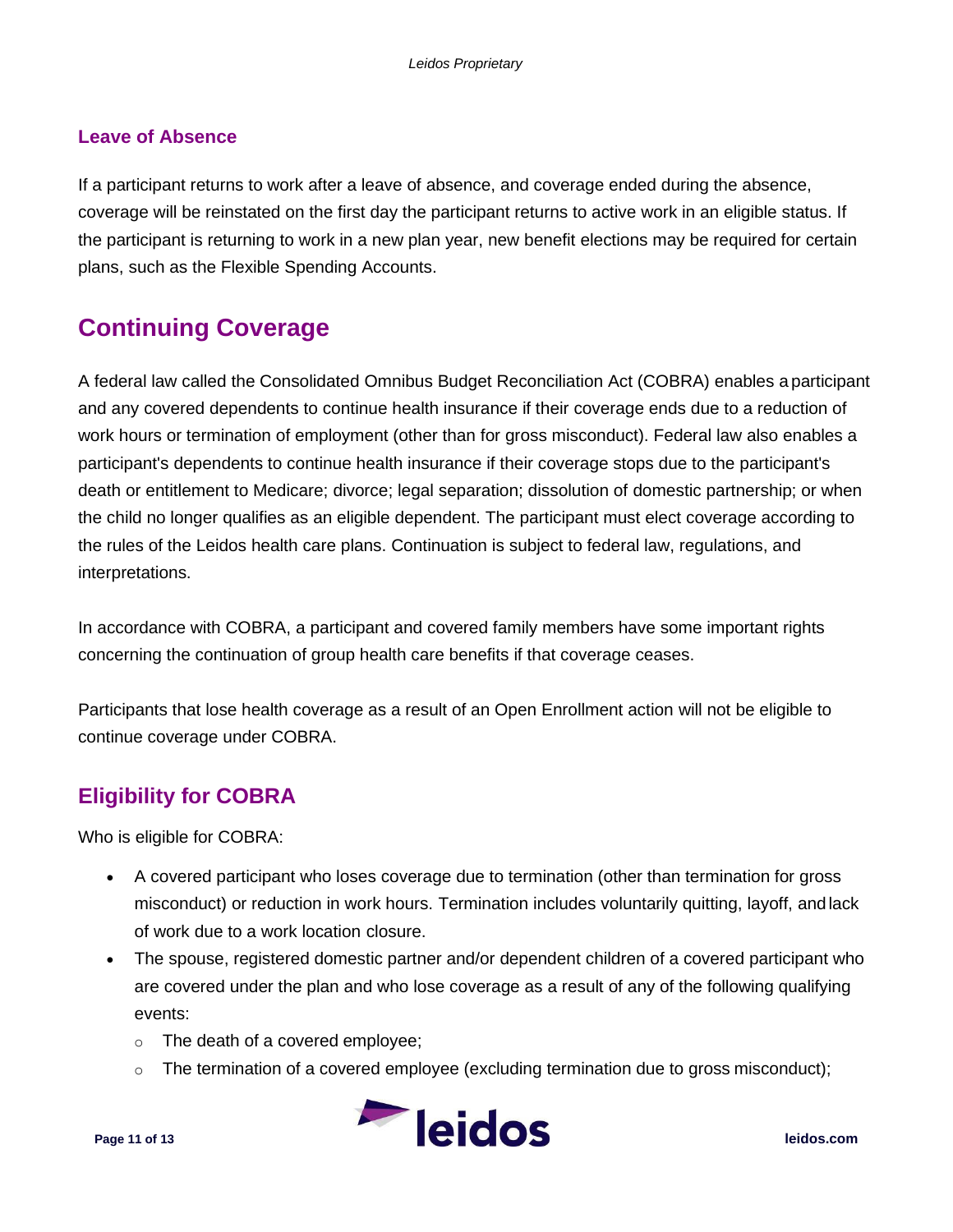- $\circ$  The divorce, legal separation, or dissolution of a domestic partnership of the covered employee from his or her spouse or domestic partner;
- $\circ$  A dependent's ceasing to qualify as a "dependent child" under the terms of the plan; or
- o The covered employee's becoming entitled to Medicare benefits

## **Continuing Coverage Through COBRA**

To continue coverage, it is the employee's responsibility to update Workday or notify Employee Services within 31 days of a divorce, legal separation, dissolution of domestic partnership, or a child losing dependent status.

## **COBRA End Date**

The coverage period begins on the date of the qualifying event and ends upon the earliest of the following:

- 18 months in the case of termination of employment, layoff, or work force reduction;
- 24 months in the case of military leave of absence;
- 29 months in the event of a disability, according to Social Security;
- 36 months in the event of legal separation, divorce; dissolution of domestic partnership or death of the employee;
- 36 months in the event of all other qualifying events;
- Failure to pay any required premium when due;
- The date a covered participant, under the continuation program, becomes covered under another group plan or Medicare — one that does not impose any pre-existing condition limitations on the coverage; or
- The date that Leidos no longer provides a group medical plan to any of its employees

The participant must apply for this coverage continuation within 60 days from the date the participant's Leidos medical coverage terminates or the date of notification, whichever is later. The participant then has 45 days from the date he or she elected continued coverage to pay all of the premiums back to the date he or she would have lost plan coverage. The participant will be charged the plan's full cost of providing continued coverage, plus an additional 2% administrative fee (102% of the premium). If the participant wants to continue coverage through COBRA, please contact the number indicated on the notification letter, or, if eligible due to divorce, legal separation, dissolution of domestic partnership, or loss of dependent status, contact Employee Services for more information.